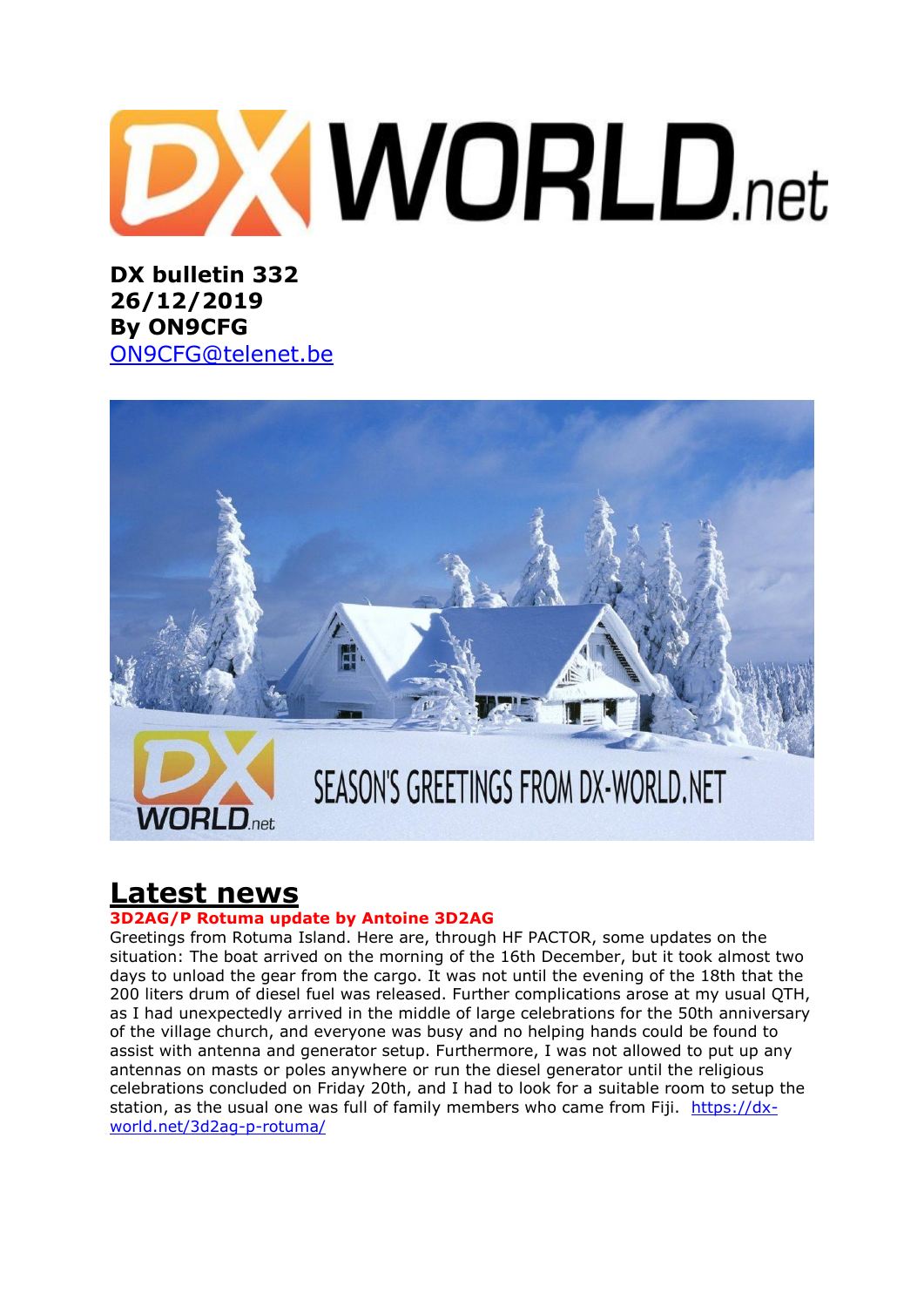#### **DXCC Timeline DX WORLD**.net **FEATURED DXPEDITIONS TIMELINE** Last update: December 23, 2019 C5SP JD1BMH JR/AIRLY ZC4UW **HC2JKT** 8Q7BS PZ/PA4ARI T88AQ VP2MDT ZF<sub>2</sub>PG V4/WB4M **VK9NK** E44RU T88XX 8T<sub>2</sub>G 1 2 3 4 5 6 7 8 9 10 11 12 13 14 15 16 17 18 19 20 21 22 23 24 25 26 27 28 29 30 31 **JANUARY** (cc) IK8LOV Max Laconca Edited by MM0NDX

## **DXCC This week on HF**

**3D2, ROTUMA** The next 3D2AG/p Rotuma Island one-op DXpedition is active for 2 or 3 weeks. Focus on the low bands including 160 and 60 meter, with QRO when required. **7X, ALGERIA** Members of the "Association des Radio Amateurs Tunisiens – ARAT" are traveling to Algeria to conduct a joint Low Bands DXpedition with five members of "Amateurs Radio Algeriens – ARA" from December 28 until January 2, 2020 during which will see the operators focusing on working as many stations as possible on 160 and 80m as well as other HF bands. The team led by Afif 7X2RO and Ash 3V8SS/KF5EYY includes: Ahmed 3V1B/KG5OUE (22 years), Marwa 3V8CB (24 years, YL), Mohamed 7X3TL (27 years), Redha 7X5QB and Abdelghani 7X2TT/M0NPT. QSL via 7X2RO and LoTW. **8Q, MALDIVES** Roly, ZL1BQD is operating as 8Q7XR until December 30. QRV from 80

to 10 meter using CW, SSB and FT8. QSL via home call. **9G, GHANA** Matt, 9G5GS is active from Sanzule until December 28. Operation from 160 to 15 meter using mostly FT8 and SSB. QSL via IZ4YGS direct and LoTW.

**9J, ZAMBIA** Mario, IK1MYT is active from Lusaka as 9J2MYT until May 2020. Activity on 80, 40, 20, 15 and 10 meter using SSB. QSL via IZ3KVD, Club Log OQRS.

**9M2, WEST MALAYSIA** Rich, PA0RRS is QRV as 9M2MRS until February 27, 2020. Activity on HF using CW and digital modes. QSL via home call, Club Log OQRS and LoTW.

**C5, THE GAMBIA** Przemyslaw, SP3PS will be operating as C5SP between December 27 and January 17, 2020. Operation on HF using SSB, FT8/FT4. "I'm also going on an expedition deep into the African mainland, the car will be Ft-100 with Atas 120A so I will also try to connect by breaking through Mobile. I invite everyone to QSO."

**C5, THE GAMBIA** Andre, ON7YK is active from Bijilo until March 2020 as C5YK. Operation from 60 to 10 meter using FT8 with some SSB and CW. QSL via home call, LoTW. <http://www.on7yk.eu/>

**CE0Y, EASTER ISLAND** Look for Oleh as CE0Y/UR5BCP between December 28 and December 31. Operation on 60 meter using CW, SSB and FT4/8. QSL via KD7WPJ, direct or bureau, LoTW.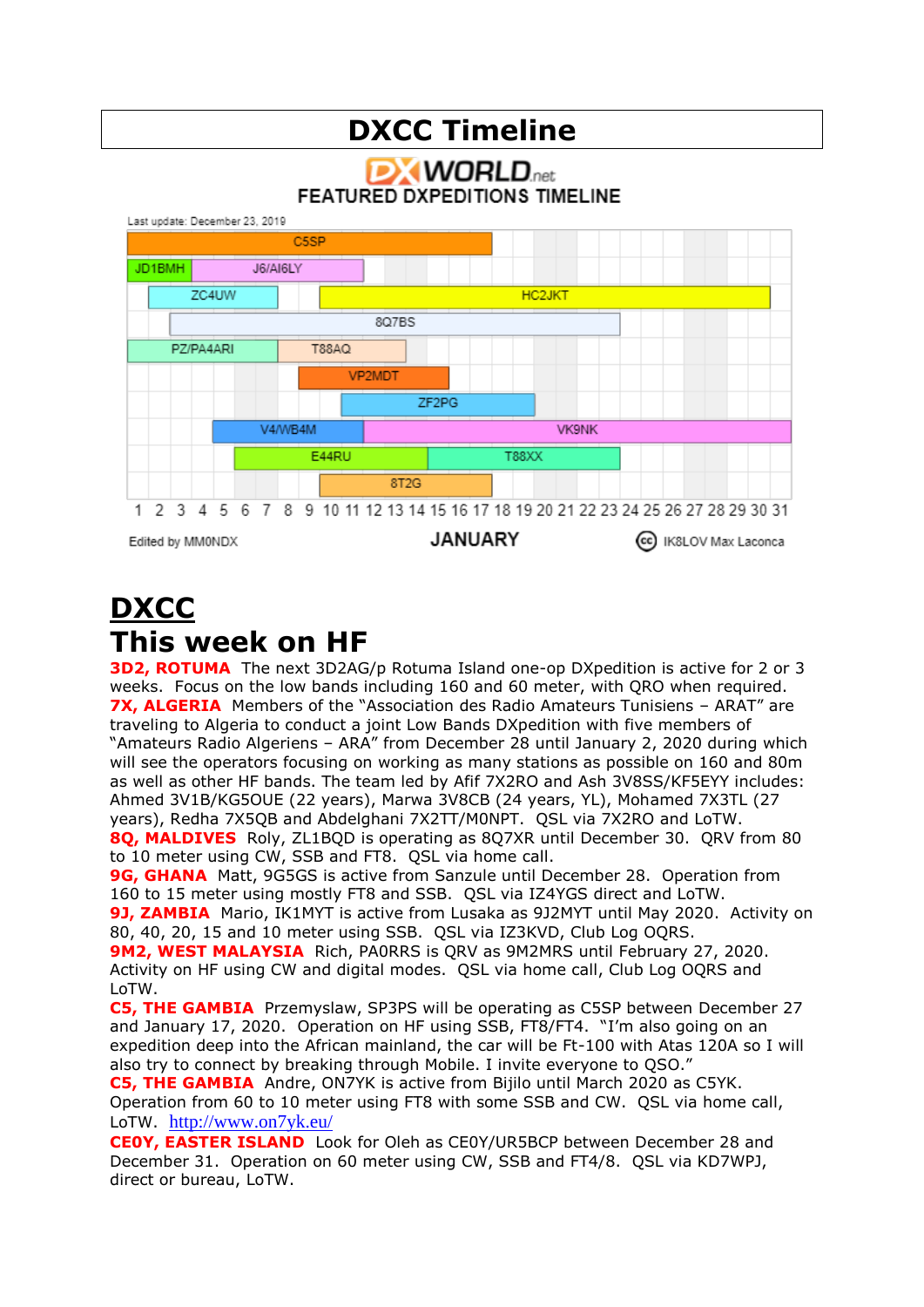**EA8, CANARY ISL** Erich, HB9FIH is operating as EA8/call from El Hierro until end March 2020. Operation on HF using CW, SSB and digi. QSL via home call bureau and LoTW. <http://hb9fih.org/>

**EX, KYRGYZSTAN** Andrea, HB9DUR will be operating from Bishkek as EX0DX between December 27 and January 11, 2020. Operation on HF during his spare time.

**FK, NEW CALEDONIA** Jan, F6EYB is operating as FK8CJ from Noumea until end 2019. Operation on 30, 20 and 17 meter. QSL via LoTW or home call.

**HB0, LIECHTENSTEIN** Kasimir, DL2SBY is once again active as HB0/call until December 28. Operation from 80 to 10 meter using CW, SSB and digi. QSL via home call direct only, LoTW.

**HC, ECUADOR** Antonio, EA5RM is active until January 5, 2020. He is QRV during his spare time as HC3AGT from Loja, and perhaps also as HC2/EA5RM from Guayaquil. Activity from 40 to 10 meter using SSB and digi.

**HR, HONDURAS** Gerard, F2JD is once again operating as HR5/call until April 4, 2020. QRV from 160 to 6 meter using CW, SSB and digi. QSL via F6AJA direct or bureau.

**HS, THAILAND** Brad, VK2BY is active as HS0ZNR until January 8. ORV from 80 to 10 meter using SSB and FT8. QSL via OQRS Club Log, home call direct or LoTW.

**JD1, OGASAWARA** Harry, JG7PSJ is once again operating as JD1BMH until January 3, 2020. Operation from 80 to 10 meter using CW, SSB and RTTY.

<http://jd1bmh.webcrow.jp/>

**PZ, SURINAME** Arie, PA4ARI is active from Paramaribo as PZ/call until January 7. Operation on 80, 40, 20 meter using SSB, FT4/8. QSL via home call.

**TF, ICELAND** Col MM0NDX and Jonathan MM0OKG will be operating from western Iceland as TF/OJ0Y during December 31 and January 2,2020. Operation from 80 to 20 meter with 60 and maybe 160 meter included using CW, SSB and FT8. QSL for Col via EB7DX, LoTW.

## **Coming up soon**

**8Q, MALDIVES** Sergey, RX3AMY will be operating from Mahibadhoo as 8Q7BS between January 3 and January 23, 2020. Activity on 20 and 40 meter using SSB with some CW. **E4, PALESTINE** The Russian Robinson team with Vasily R7AL, Vasily RA1ZZ, Leonid RW9JZ and Nikolai R5EC will be active as E44RU between January 6 and January 14, 2020. Focus on the low bands. <https://dxpedition.wixsite.com/e44ru>

**J6, ST LUCIA** John, AI6LY will be QRV as J6/call from January 4 until January 11, 2020. Operation in 'holiday-style' on HF.

**V4, ST KITTS** Fred, WB4M will be QRV as V4/call from January 5 until January 11, 2020. Operation on HF using all modes. QSL via home call, LoTW.

**ZC4, UK SOV BASE CYPRUS** Members of the Cambridge University Wireless Society (CUWS) will be active as ZC4UW between January 2 and January 7, 2020 as ZC4UW. They plan to use rigs stations from 160 to 10 meter using CW and SSB. The occasion for the DXpedition is the 100<sup>th</sup> anniversary of the Cambridge University Wireless Society. The team will consist of G3ZAY, M0BLF, M0VFC, G7VJR, M0ZXA, G7SOZ, M0WUT and M0BBB. QSL via Club Log OQRS, LoTW.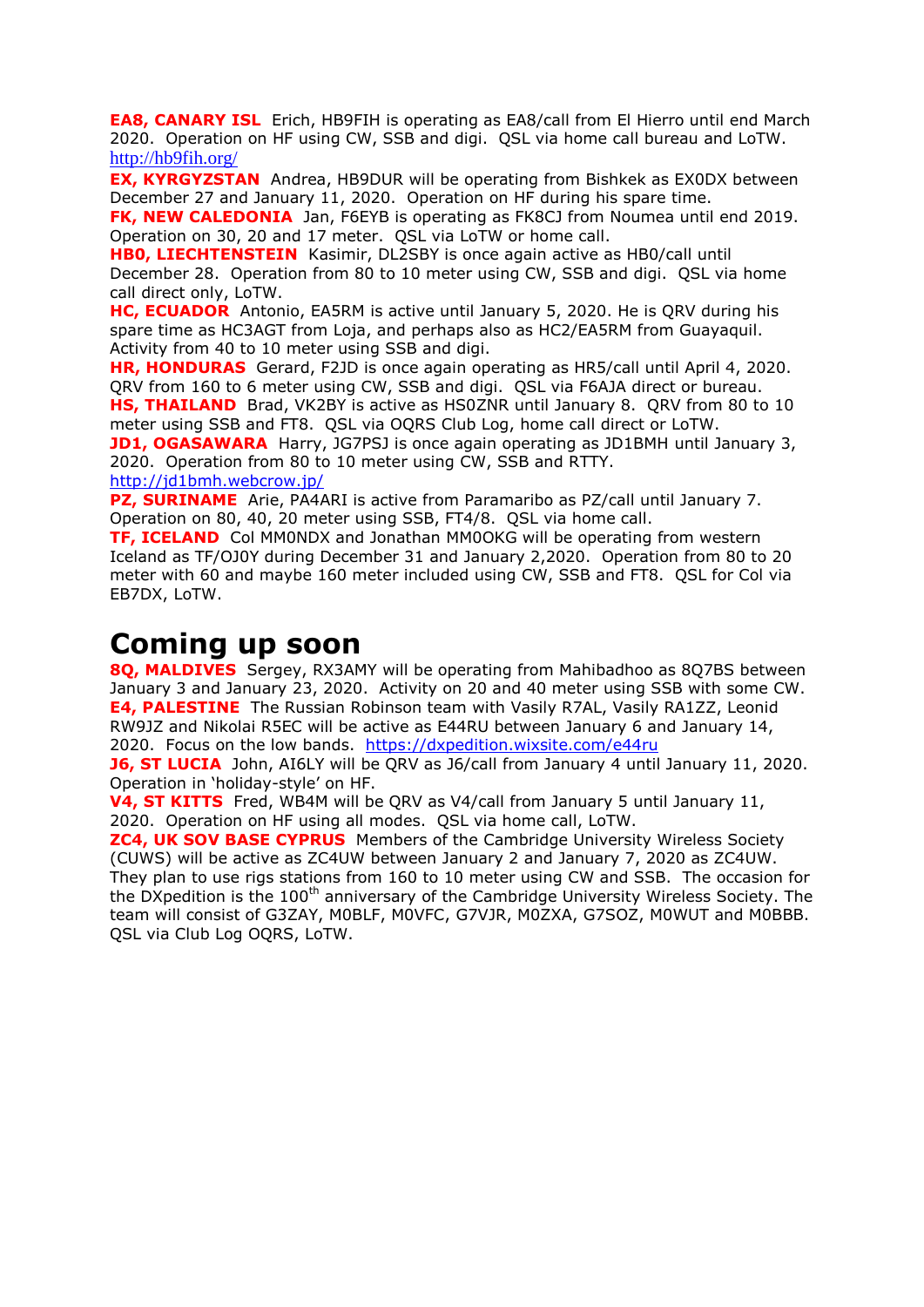# **QSL preview**



# **IOTA This week on HF**

#### **EUROPE**

**EU-047 Borkum Isl** Volker, DL1WH is operating in 'holiday-style' as call/p until December 31. Activity from 80 to 10 meter using CW with some SSB. QSL via home call.

#### **SOUTH AMERICA**

**SA-023 Itaparica** Ron, PP2RON is active as PY6/call until January 1. Active from 80 to 6 meter using CW, SSB with maybe FT8 in 'holiday-style'. QSL via home call. **SA-029 Rats Isl** Members of the UBRO DX team will be active as ZZ1R on December 26-29. Operation from 80 to 10 meter using CW, SSB, FT8/4.

# **ANNOUNCEMENTS Announced DX**

#### *THE NEWCOMERS*

**FM, MARTINIQUE** Miguel, EA1BP will be QRV as TO7BP (CW WPX SSB contest) and as FM/call (before and after the contest) around March 28, 2020. Operation on HF. QSL for both calls via home call, bureau.

**VP9, BERMUDA** Joe, WB9EAO will be QRV as WB9EAO/VP9 between January 9 and January 14, 2020. Operation from 160 to 17 meter using CW and SSB. QSL via home call.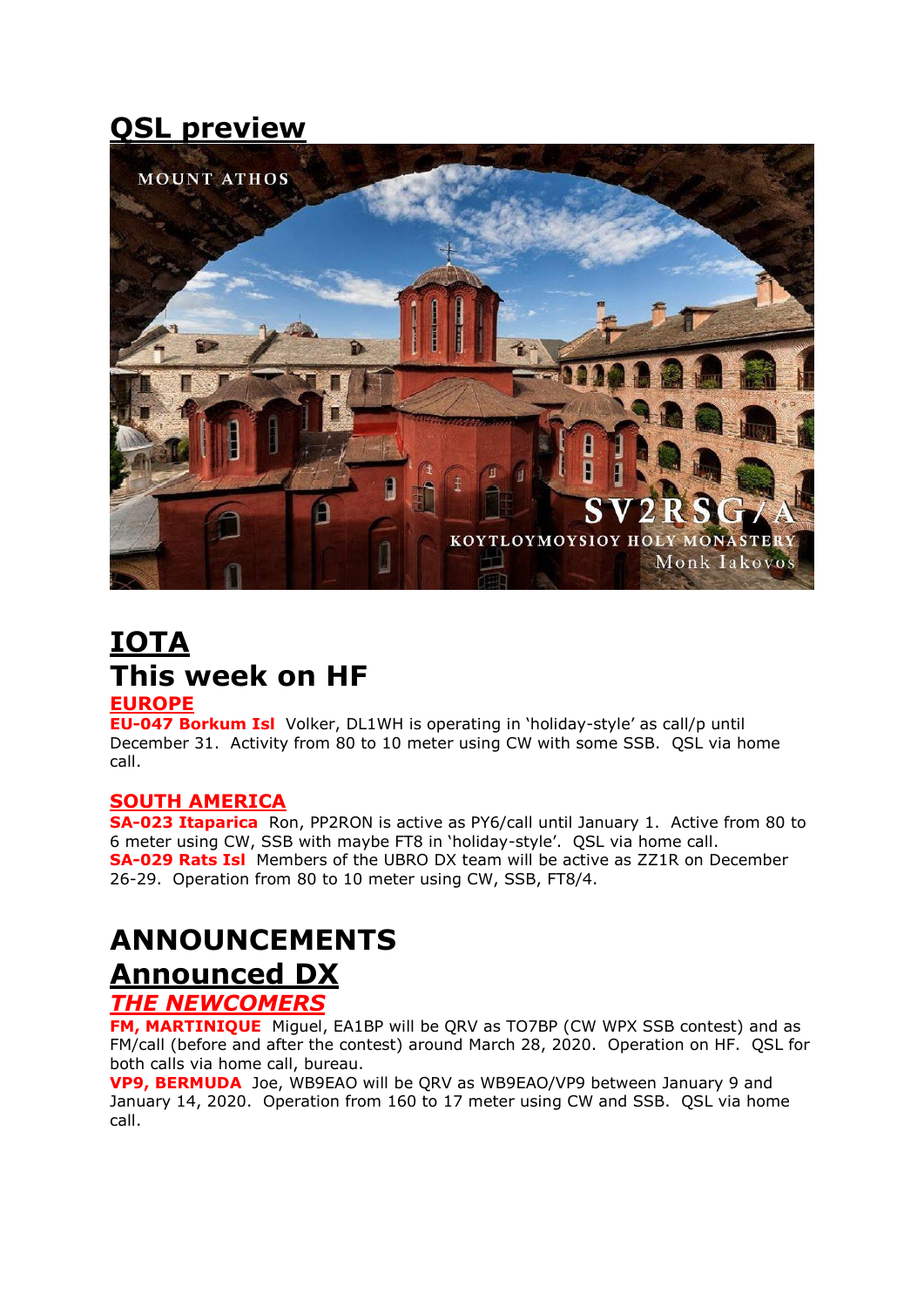#### *THE REMINDERS*

**3B9, RODRIGUES ISLAND** David, F8AAN will be operating as 3B9/call or as 3B9AN between March 9 and March 18, 2020. Operation from 160 to 15 meter using CW. QSL via home call, Club Log.

**3D2, FIJI** Will, AA4NC will be active as 3D2AA during the ARRL DX SSB contest (March 7-8, 2020). QSL via EA5GL.

**4K, AZERBAIJAN** Furkan, TA7AOF will be active as 4K6/call between February 7 and February 12, 2020. Focus on the CQ WPX RTTY. See QRZ.com.

**5H, TANZANIA** Charles, NK8O will again be active from Zinga as 5H3DX during mid-February to mid-March 2020. QRV from 40 to 10 meter using CW and maybe FT8. QSL via NK8O.

**5H, TANZANIA** The Italian DXpedition will be operating between February 4 and February 18 2020 from Zanzibar Island. QRV as 5I5TT (CW, SSB and RTTY) and as 5I4ZZ (FT8, FT4) with 5 stations. QSL via I2YSB. <http://www.i2ysb.com/idt/>

**6Y, JAMAICA** Neil, G0RNU will be active as 6Y/call from February 4 until February 17, 2020. Active on all bands.

**8Q, MALDIVES** Kasimir, DL2SBY will be active as 8Q7KB between May 4 and May 12. Operation from 80 to 6 meter using CW, SSB and digi. QSL via home call, LoTW and Club Log OQRS.

**9J, ZAMBIA** The Z2LA and 7P8LB team are planning a next trip from March 5 until March 15, 2020. Look for the team as 9J2LA. They will focus on CW and FT8 for the low bands and CW, SSB and FT8 for the higher bands. QSL via M0OXO. <http://9j2la.com/>

**C5, THE GAMBIA** Russell, G5XW will be operating as C5XW from January 28 until February 7, 2020. QRV in 'holiday-style' from 40 to 17 meter. QSL via home call. **C6, THE BAHAMAS** Mike, DF8AN will be operating as C6AAN after his ZF activation. QRV from February 23 until March , 2020. Operation on HF using CW and RTTY. QSL via home call.

**CE0Y, EASTER ISLAND** Mike, VE7ACN will be operating as CE0Y/call from March 19 until March 30, 2020. Operation from 80 to 10 meter using CW and SSB. QSL via home call, Club Log OQRS, LoTW.

**CY0, SABLE ISL** Permission for a DXpedition has been authorized for fall 2020. The team: WA2DAN, N2IEN, K5DHY, K5YY, K4UEE, WW2DX, AA4NC, N8AA, N2TU. <http://cy0dxpedition.net/index.html>

**E4, PALESTINE** The next F6KOP team DXpedition will be from Palestine as E44CC during February 5-17, 2020. QSL via F5GSJ direct or bureau, LoTW and OQRS. <https://palestine2020.wordpress.com/>

**FJ, ST BARTHELEMY** Col, MM0NDX will once again be active as FJ/call or FJ/OJ0Y or both during early May 2020. More to follow.

**FM, MARTINIQUE** Al, F5VHJ will be QRV as TO5A during the ARRL DX SSB contest (March 7-8). QSL via LoTW, OQRS.

**FM, MARTINIQUE** Kan, JJ2RCJ will be operating as TO3FM between February 3-8, 2020. Activity from 160 to 10 meter using FT8. QSL via home call, Club Log OQRS or LoTW.

**FO, FRENCH POLYNESIA** Will AA4NC and Ron AA4VK will be operating as TX4N between January 11 and January 17, 2020. An entry in the ARRL DX CW contest is included. QSL via EA5GL.

**FP, ST PIERRE & MIQUELON** Eric, KV1J will once again be active as FP/call between June 30 and July 14, 2020. Operation from 160 to 10 meter using CW, SSB and digi. QSL via home call, LoTW.

**J2, DJIBOUTI** A team with DJ6TF, DK1BT, DL4WK, DL6SAK, DL7BO, DL7DF, DL7UFR and SP3DOI between March 4 and March 16, 2020. Callsign is pending. Operation from 160 to 10 meter using CW, SSB and digi. <http://www.dl7df.com/j2/>

**J8, GRENADINES** Brian, GW4DVB will once again be active as J88PI from April 6 until April 14, 2020. Activity from 40 to 6 meter using mainly SSB and FT8. QSL via home call.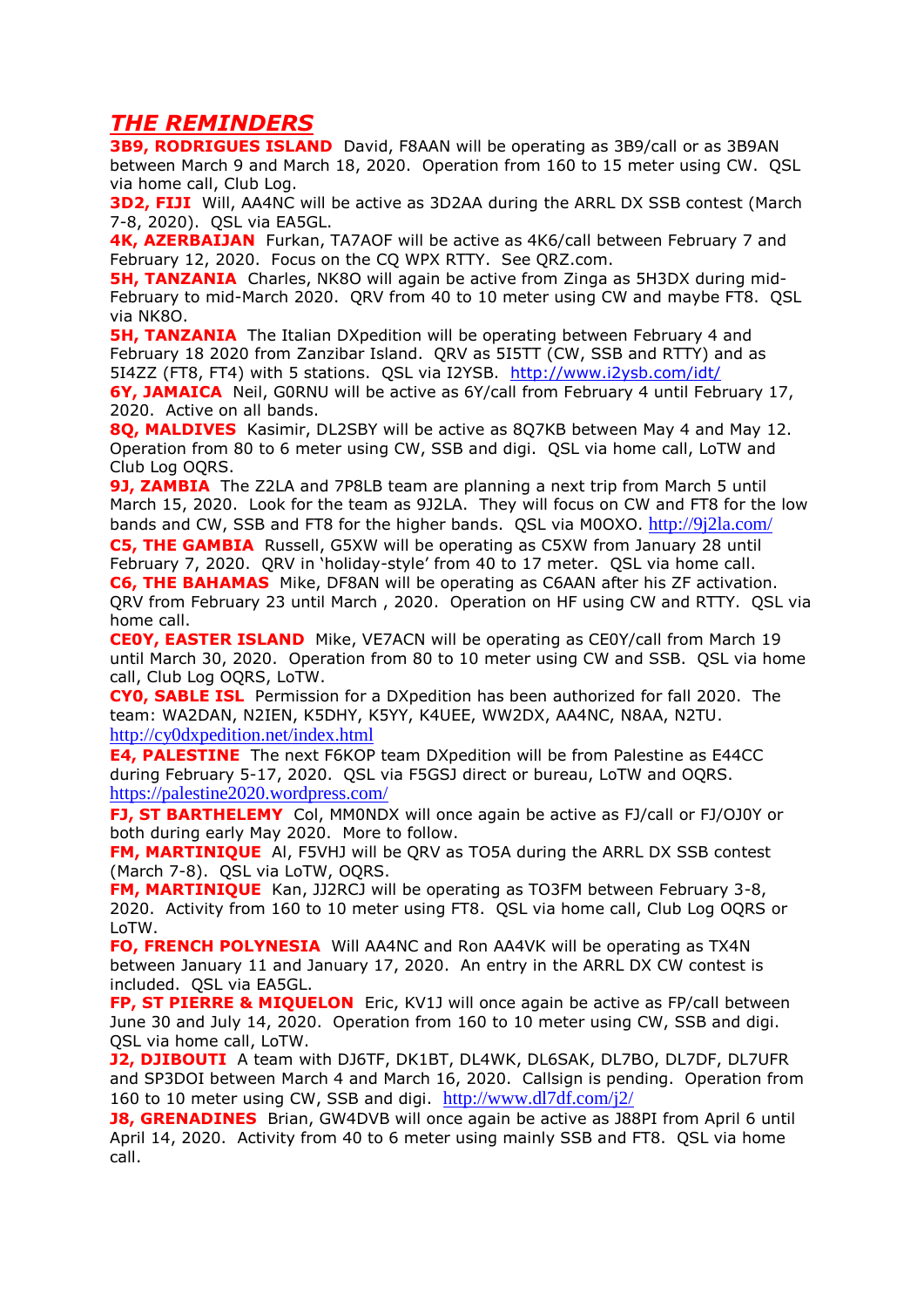**KH4, MIDWAY ISL** Ron, KH6DV announces a trip to Midway in October 2020 for about 2 weeks. Midway Atoll is #14 on the Clublog most wanted list and has not been active for some time. The aircraft used for the logistics flights has been downsized and visitors are no longer allowed to fly to the island. Operators interested in joining the expedition should be prepared to undertake a 6.75 day ocean voyage. The vessel DXpedition veteran A/S Machias can be seen on my QRZ page KH6DV. The vessel will provide all power (2 x 27KW generators and air conditioned sleeping, operating and galley areas.) More to follow.

**KH8, SWAINS ISLAND** A large team will be operating as W8S between March 10 and March 25, 2020. Activity on all bands using CW, SSB, FT8 and RTTY with 4 stations from 2 different sites. <https://swains2020.lldxt.eu/>

**T30, WEST KIRIBATI** Look for Alex 5B4ALX as T30ET from March 18 until April 2, 2020 from Tarawa. Activity on all bands using CW, SSB, RTTY and FT8. Alex will operate FT8 using a multi answer protocol (not to be confused with the Fox & Hound mode), with a focus on 20m during his day and 40m during his night (7-17 UTC). QSL via Club Log OQRS (preferred), LoTW, or via IZ4AMS. <http://www.5b4alx.cloud/>

**T8, PALAU** A Japanese team with JI3DNN (T88CZ), JH3LSS (T88DK), JA3HJI (T88DN), JA3IVU (T88ED), JA3ARJ (T88EF) and JA3AVO (T88MB) will be active between January 15-23, 2020. Activity from 160 to 10 meter using all modes. QSL via homecalls. **T8, PALAU** Kazuyoshi, JH6WDG will be QRV as T88AQ from January 7 until January 13, 2020. Activity from 160 to 6 meter using CW, SSB and FT8. QSL via home call, LoTW. **TI9, COCOS ISL** Mark XE1B and Frank HK5OKY will be active as TI9C between January 30 and February 9, 2020. Operation from 160 to 6 meter using SSB only. QSL via XE1B, LoTW and Club Log OQRS. <https://www.qrz.com/db/ti9c>

**TI, COSTA RICA** Mike W1USN and Robert AA1M will be active as TI5/calls from February 20 until March 4, 2020. Activity from 160 to 10 meter using CW, SSB and FT8. QSL via homecalls, LoTW.

**TT, CHAD** The Italian DXpedition Team will be active as TT8RR (CW, SSB and RTTY) and as TT8XX (FT8) during mid-2020 from Ndjamena. More to follow.

**TU, IVORY COAST** TU2R will be active from March 23 until April 3, 2020 with an entry in the CQ WPX SSB contest. Operation with 3 stations from 160 to 10 meter using CW, SSB and digi. QSL via ON1DX direct or bureau, LoTW, OQRS Club Log. <https://tu2r.wordpress.com/>

**V2, ANTIGUA** Flavio, IW2NEF will be operating as V26FP between March 6-13, 2020. Operation on HF using SSB and digi. QSL via IK2DUW.

**V3, BELIZE** Iain, G4SGX will once again be QRV as V31GX during the 2020 BERU contest (March 14-15). Operation mostly on top band after the contest. QSL via LoTW. **VK9N, NORFOLK ISLAND** Janusz, SP9FIH will be QRV as VK9NK starting mid-January 2020 for a couple of weeks. Activity from 160 to 10 meter using CW, SSB and digi. QSL via home call.

**VK9N, NORFOLK ISLAND** Will, AA4NC and Ron AA4VK will be active as VK9NR in 'holiday-style' during February 20-25, 2020. Operation on HF. QSL via EA5GL.

**VP2M, MONTSERRAT** Duane, WV2B will be operating as VP2MDT between January 9- 15, 2020. Operation on HF using CW and SSB in 'holiday-style'. QSL via home call. **VP8, SOUTH ORKNEY** After their successful VP6D Ducie Island 2018 DXpedition, the Perseverance DX Group is pleased to announce their intention to activate South Orkney Islands as VP8/VP8DXU, currently Club Log #16 most wanted.

Planning has begun for an expedition in February/March 2020. A team of experienced DX and Contest operators will operate from Signy Island for up to 15 days. The process of obtaining landing permission is underway. The call sign will be announced at a later date. The team will sail from Punta Arenas, Chile aboard RV Braveheart. Seven operating positions are planned for 160-10 meters, SSB/CW/Digital.

The team includes: Dave K3EL, Les W2LK, Steve W1SRD, Ricardo PY2PT, Gene K5GS, Arliss W7XU, Heye DJ9RR, Laci HA0NAR, Mike WA6O, Vadym UT6UD, Walt N6XG and Rob N7QT. <https://sorkney.com/>

**YJ, VANUATU** Dates to be confirmed but Will, AA4NC will be operating from Port Villa as YJ0NC somewhere during March 2020. Operation in 'holiday-style' on HF.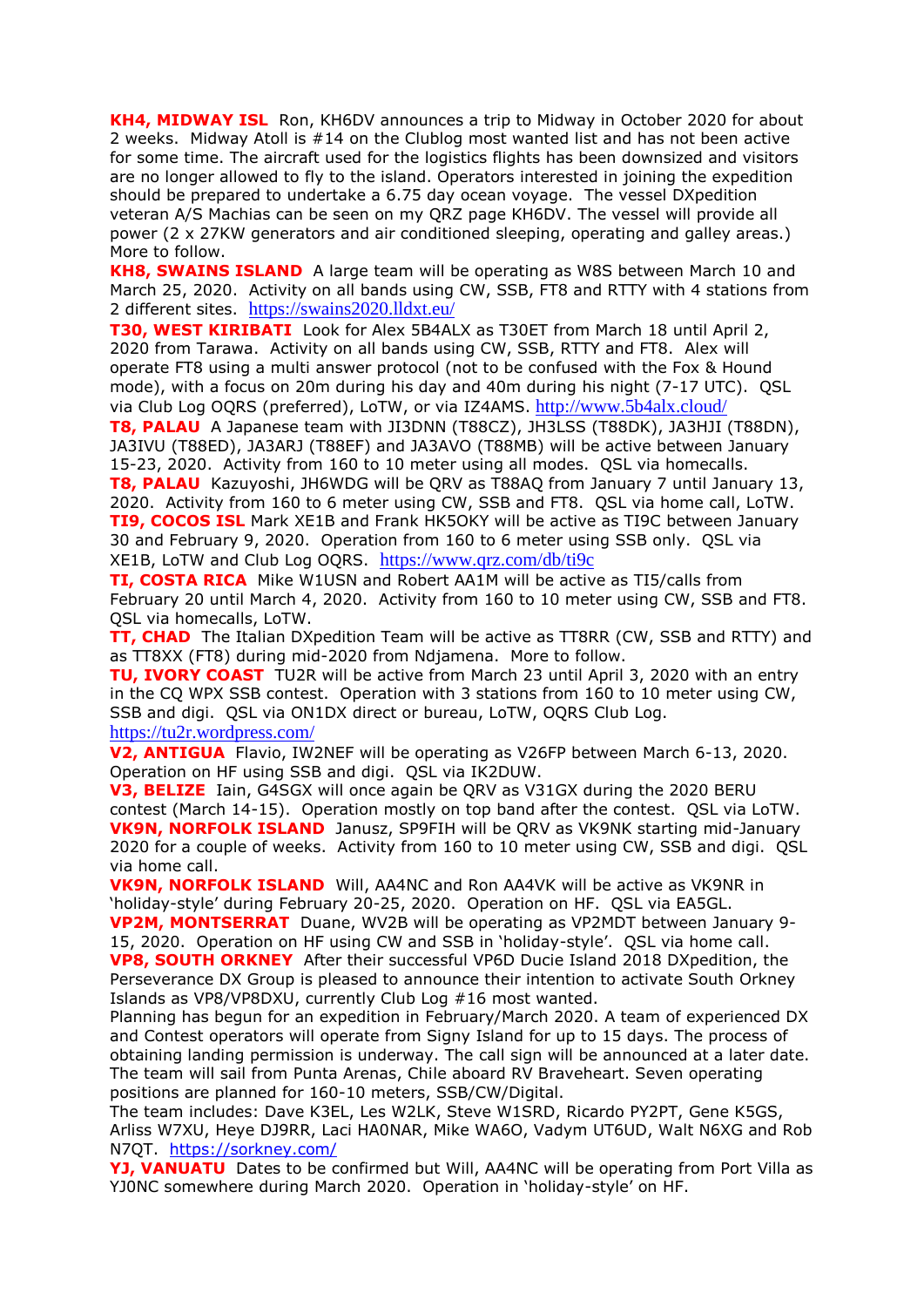**YJ, VANUATU** Continuing their Pacific journey, look for Will AA4NC and Ron AA4VK to be active from Vanuatu as YJ0NC during March 3-6, 2020. QRV on HF bands. QSL via EA5GL.

**YS, EL SALVADOR** Andy DH8WR, Tom DJ6TF, Werner DJ9KH, Frank DL1KWK, Dietmar DL2HWA, Norbert DL2RNS, Georg DL4SVA, Olaf DL7JOM, Rolf DL7VEE and Franz DL9GFB will be operating as HU1DL between January 30 and February 13 2020. This DX-pedition was possible with the help of YS1GMV, YS1AG, YS1MAE, YS1RS, YS1MS and team members of HU2DX (2012). QRV with 3 stations non-stop from 160 to 17 meter using CW, SSB and digi. More to follow.

**Z6, KOSOVO** A German team will be operating as Z66DX between October 9 and October 28, 2020. Dates may slightly change. Operation with 2 stations from 160 to 10 meter using CW, SSB and digi. More to follow.

**ZF, CAYMAN ISLANDS** Frank, KK5XX will be operating as ZF2FD from Grand Cayman from June 10 until June 17, 2020. Activity on 80, 40 and 20 meter using CW and SSB. QSL via home call.

**ZF, CAYMAN ISL** Mike, DF8AN will be operating as ZF2AN from Grand Cayman between February 14 and February 23, 2020. Operation on HF using CW and RTTY. QSL via home call.

**ZF, CAYMAN ISL** Pete, K8PGJ will once again be active as ZF2PG from January 11 until January 19. Operation on HF. QSL via home call, LoTW.

# **Announced IOTA**

#### *THE NEWCOMERS*

#### **OCEANIA**

**OC-092 Calayan Isl** Jacek, SP5APW will be active as DU2/call during the 2<sup>nd</sup> half of April 2020. Operation on HF using SSB, FT8/4.

#### **NORTH AMERICA**

**NA-039 Adak Isl** Yuri, N3QQ will be active as KL7RRC from Adak and perhaps another rare IOTA between June 6 and June 20, 2020. QSL via N7RO. [https://www.na-](https://www.na-234.com/)[234.com/](https://www.na-234.com/)

#### *THE REMINDERS*

#### **AFRICA**

**AF-063 Pemba Isl** Members of the Low Bands Contest Club will be operating as 5H4WZ between February 6 and February 18, 2020. Activity from 160 to 10 meter using CW, SSB and digi. An entry in the ARRL DX CW and CQ WPX RTTY contests is included. QSL via OM3PA.

#### **ASIA**

**AS-153 Ganga Sagar Mela** Operators from West Bengal Radio Club will be operating as 8T2G between January 10 and January 17, 2020. QRV on HF. QSL via VU2NRO. assistance during the Ganga Sagar Mela on Sagar Island (AS-153). This is the annual gathering of Hindu pilgrims to take a holy dip in the Ganges, where the river merges with the Bay of Bengal.

#### **NORTH AMERICA**

**NA-199 Tintamarre Isl** Mike VE7ACN will be operating as FS/RW0CN from Saint Martin and as FS/VE7ACN between February 9 and February 16, 2020. Operation from 80 to 10 meter, maybe 160 also. An entry in the ARRL DX CW contest is included. **NA-249 Culebra Isl** The KP3RE team is returning during February 21-23, 2020. QSL via EA5GL.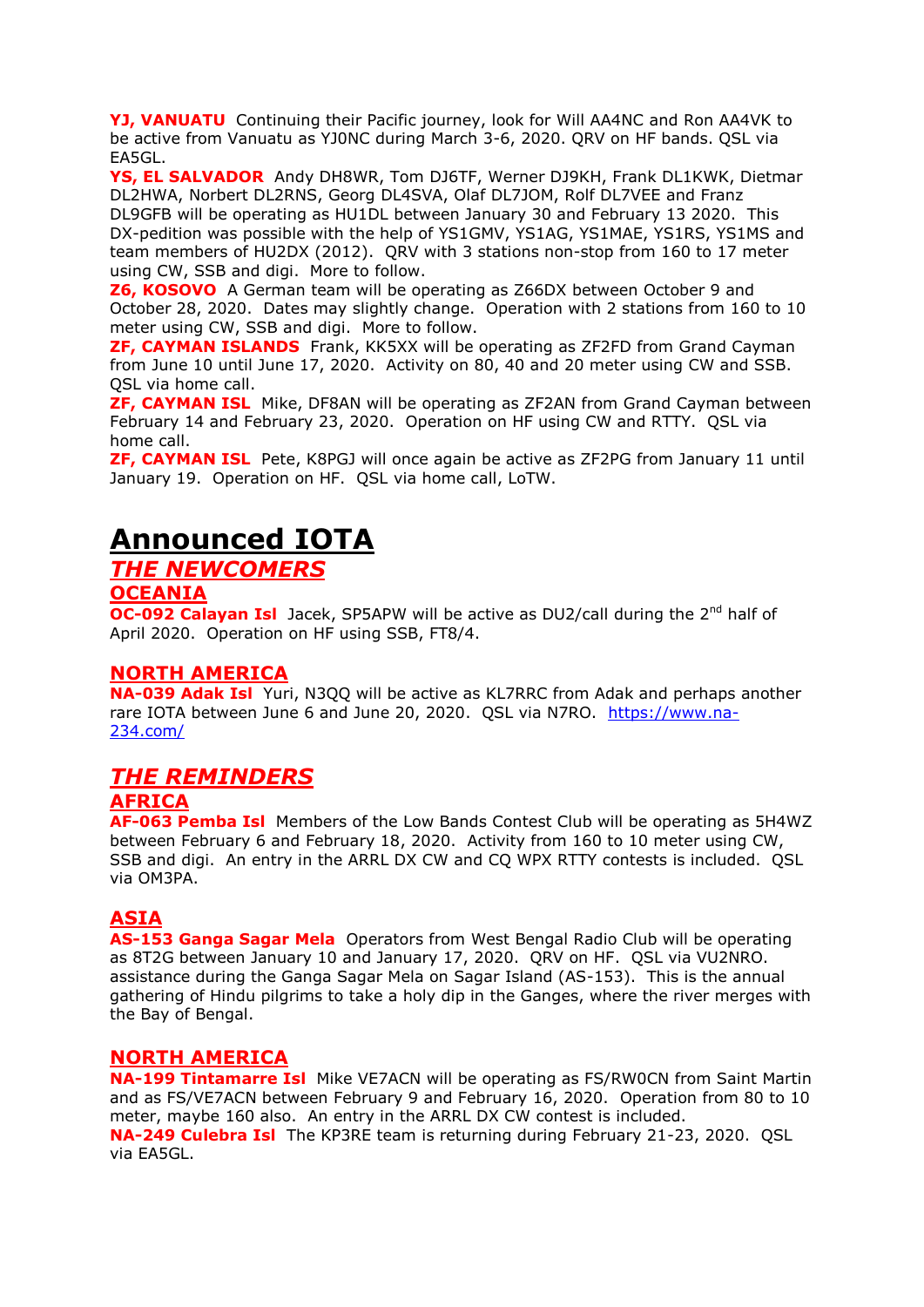#### **SOUTH AMERICA**

**SA-034 Puna Isl** Jon, EA1VE will be active as HC2JKT during January 10-30, 2020. Dates TBA. Operation from 40 to 6 meter using SSB only. QSL via home call.

### **Antarctic Bases**

**Concordia Base** Deutscher Amateur Radio Club reports that a group of Italian scientists is at the Concordia Research Station. Marco/IK5SQX/DK5SQX and Nicola/IZ7ZNZ are part of the group. Marco begins his journey on December 30th with the new French icebreaker L'Astrolabe, sailing from Hobart (Tasmania) and expects to reach Dumont D'Urville (WAP FRA-01) on January 5. From there a voyage on to Cape Prud'Homme (WAP MNB-NEW) and hopes to activate this location if weather conditions allow. Afterwards, he continues to Concordia (WAP MNB-03), which Nicola will reach by plane. They plan to get on the air as soon as possible, however research work will take precedence. Marco is due to leave the station during February, while Nicola will stay on for a bit longer. They are expecting the callsign **IA0DC** and want to concentrate on 20m (SSB)

**Halley VI Base** Until February 8, 2020 Seba SQ1SGB is active from Halley VI Base as VP8HAL on 40 and 20 meter using SSB and digital modes during his spare time. <https://www.qrz.com/db/SQ1SGB>

**Neumayer III Station** Felix, DL5XL will once again be active from Antarctica using callsign DP1POL. Activity is from January-February 2020 on HF bands, mainly in CW when time permits. QSL via DL1ZBO, LoTW.

**Neumayer III Station** Look for Roman, HB9HCF to be active from Neumayer III Station during the upcoming 2020 scientific research season. QRV on satellites and possibly HF bands QSL via DL5EBE.

**Wolf's Fang Camp** Oleg, UA1PBA is operating when time permits as ZS7ANF. QSL via RK1PWA. <http://www.waponline.it/zs7ant-a-new-antarctic-season-by-oleg-sakharov/>

# **Special calls**

#### **December is YOTA month**

So far, the following Youngsters on the Air stations have been active: 5B19YOTA, 7X2YOTA, 7X3YOTA, 9A0YOTA, 9A19YOTA, DH0YOTA, E71YOTA, EF4YOTA, EG2YOTA, EI0YOTA, EM5YOTA, EM6YOTA, ET3YOTA, GB19YOTA, HA6YOTA, HB9YOTA, HG0YOTA, II4YOTA, II8YOTA, K8A, K8O, K8T, K8Y, LY5YOTA, OE0YOTA, OH2YOTA, OL19YOTA, OM19YOTA, ON4YOTA, PA6YOTA, PB6YOTA, SH9YOTA, TC19YOTA, TC3YOTA, TM19YOTA, XR2YOTA, YO0YOTA, YT19YOTA, Z30YOTA, Z39YOTA, ZL6YOTA, ZS9YOTA. QSL via Club Log OQRS. <https://events.ham-yota.com/>

#### *THE NEWCOMERS*

**5B, CYPRUS** Celebrating the 60<sup>th</sup> anniversary since the proclamation of the Republic of Cyprus, all members of CARS (Cyprus Amateur Radio Society) members are allowed to replace their current prefix with **5B60** during 2020. For instance, 5B4AIF will be active as 5B60AIF, 5B4AIX as 5B60AIX, 5B4ALJ as 5B60ALJ, 5B4ALX as 5B60ALX, 5B4AMR as 5B60AMR, 5B4AMT as 5B60AMT. See qrz.com for QSL instructions. (TNX 425DX) **CO, CUBA** The Radio Club de Caibarien will be active again as **T46W** on December 29- 31 to commemorate the 128th anniversary of Manuel "Manolin" Alvarez Alvarez (1891- 1986), a pioneer of radio in Cuba and an amateur radio operator (CO6MA) for seventy years. Look for activity from 80 to 10 meter using CW, SSB and FT8. QSL via LoTW. **DL, GERMANY** Yannick, DK1YH and others will be active as **DL30GER** during 2020 to celebrate the  $30<sup>th</sup>$  anniversary of the German reunification process. OSL via the bureau or direct via DK1YH. (TNX 425DX)

**HB9, SWITZERLAND** The Association des Radioamateurs de la Cote (HB9HI) will operate special event station **HE2JOJ** on 1-31 January to mark the 3rd edition of the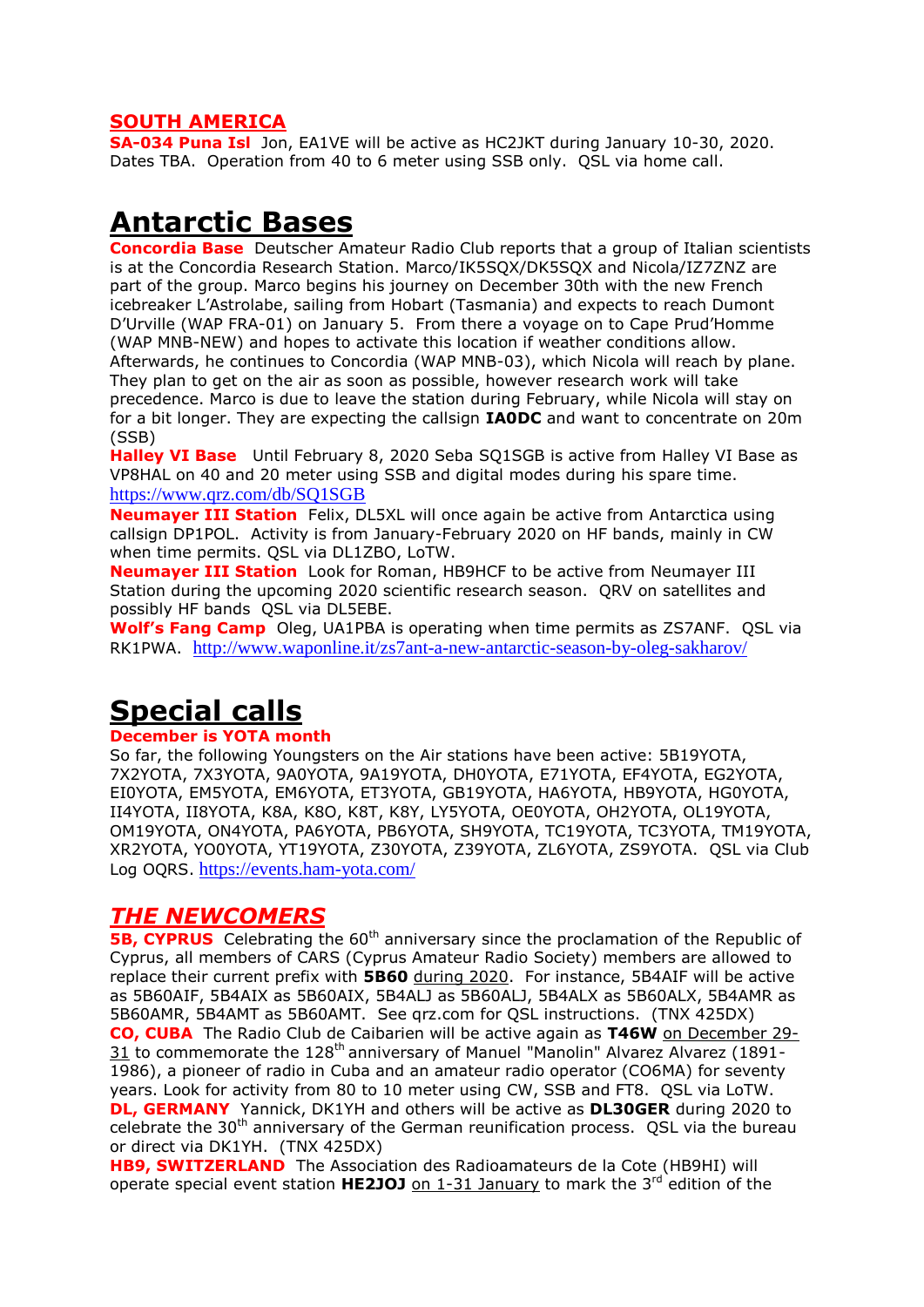Winter Youth Olympic Games (Jeux Olympiques de la Jeunesse) to be hosted by Lausanne. QSL via HB9HI (direct or bureau). A certificate will be available - complete information can be found on http://www.hb9hi.ch/he2joj. The Youth Olympic Games, an international multi-sport event organized by the International Olympic Committee, aim at bringing together talented young athletes aged 15-18 from around the world. (TNX 425DX)

#### *THE REMINDERS*

**4X, ISRAEL** Members of the Israel Amateur Radio Club (I.A.R.C) operate around Christmas as **4X2XMAS**, **4X3XMAS**, **4X7XMAS**, **4X9XMAS** and **4X20HNY** (as a joker callsign) from 5 well-known locations. QRV until December 29. An award is offered as well. QSL via LoTW.

**4X, ISRAEL** Several operators from the Holy Land DX Group will be active as **4X9R** from the UNESCO World Heritage site of Beit She'arim on December 27-28. They will operate CW and SSB with two stations from 80 to 10 meter. QSL via 4Z5LA. (TNX 425DX)

**5B, CYPRUS** Alex, 5B4ALX is active as C4XMAS during December. Operation mainly on 20 meter. QSL via IZ4AMS.

**DL, GERMANY** Look for **DR30FKR** (DOK 30FRK) to celebrate 30 years of friendship between the Russian Komi Republic and the DARC district Ruhrgebiet. QRV until end 2019. QSL via bureau.

**DL, GERMANY** DM19LGS marks the 8<sup>th</sup> State Horticultural Show in

Frankenberg/Saxony during 2019 on HF and 2m/70cm with the special DOK 19LGS. QSL via bureau or via DG0ERS direct.

**DL, GERMANY** Special call **DL100BKW** will be active throughout 2020 to mark the 100<sup>th</sup> anniversary of the first broadcast transmission from the Radio Station Koenigs Wusterhausen (22 December 1920), which is regarded as the birth of statutorily regulated broadcasting in Germany. QSL via Club Log OQRS. A certificate will be available, see qrz.com for information. (TNX DXNL)

**DL, GERMANY** The German award hunters group DIG celebrates its 50<sup>th</sup> anniversary as **DR50DIG** (DIG #6477, DOK DIG). QRV until end 2019. QSL via bureau or direct via DH1PAL.

**DL, GERMANY** The special event station **DQ600UNI** celebrates the 600<sup>th</sup> anniversary of Rostock University during 2019; special DOK 600UNI until December. QSL via bureau and DL5KVV (d).

**DL, GERMANY DM775FLD** celebrates the founding of the town Friedland 775 years ago during 2019. QSL via bureau.

**DL, GERMANY** The special event calls **DM70GER** and **DL70BRD** celebrate Germany's Septuagennial Jubilee throughout the year. An award will be available as well. QSL for DM70GER via M0SDV direct or Club Log OQRS, DL70BRD via DK1YH direct or bureau, Club Log OQRS.

**F, FRANCE** Look for François F8DVD as **TM70TAAF** between January 12 and January  $26$ , 2020. The special callsign commemorates the 70<sup>th</sup> anniversary of the first Amateur Radio contacts with French Southern and Austral Territories (FSAT - TAAF). These took place in January 1950 during the building of scientific research stations on Saint Paul and Amsterdam island (FB8ZZ), Kerguelen island (FB8XX) and Adelie Land in Antarctica (FB8AX).

TM70TAAF will be operated from F8DVD QTH in Mâcon, 60 km north of Lyon (JN26JH). Reference for WAP program is WAP 301 [\(www.waponline.it\)](http://www.waponline.it/)

QSL via bureau, direct with SASE and LOTW.

For more info : [www.qrz.com/db/TM70TAAF](http://www.qrz.com/db/TM70TAAF)

**F, FRANCE** The special station **TM30CDR** draws attention to the 30<sup>th</sup> anniversary of the United Nations' Convention on the Rights of the Child. QRV on January 2- 5. QSL via F6KUQ (d/B). (TNX DXNL)

**G. ENGLAND** Celebrating the British Amateur Radio Teledata Group's 60<sup>th</sup> anniversary, special call **GB60ATG** is used from the various DXCC Entities in the United Kingdom until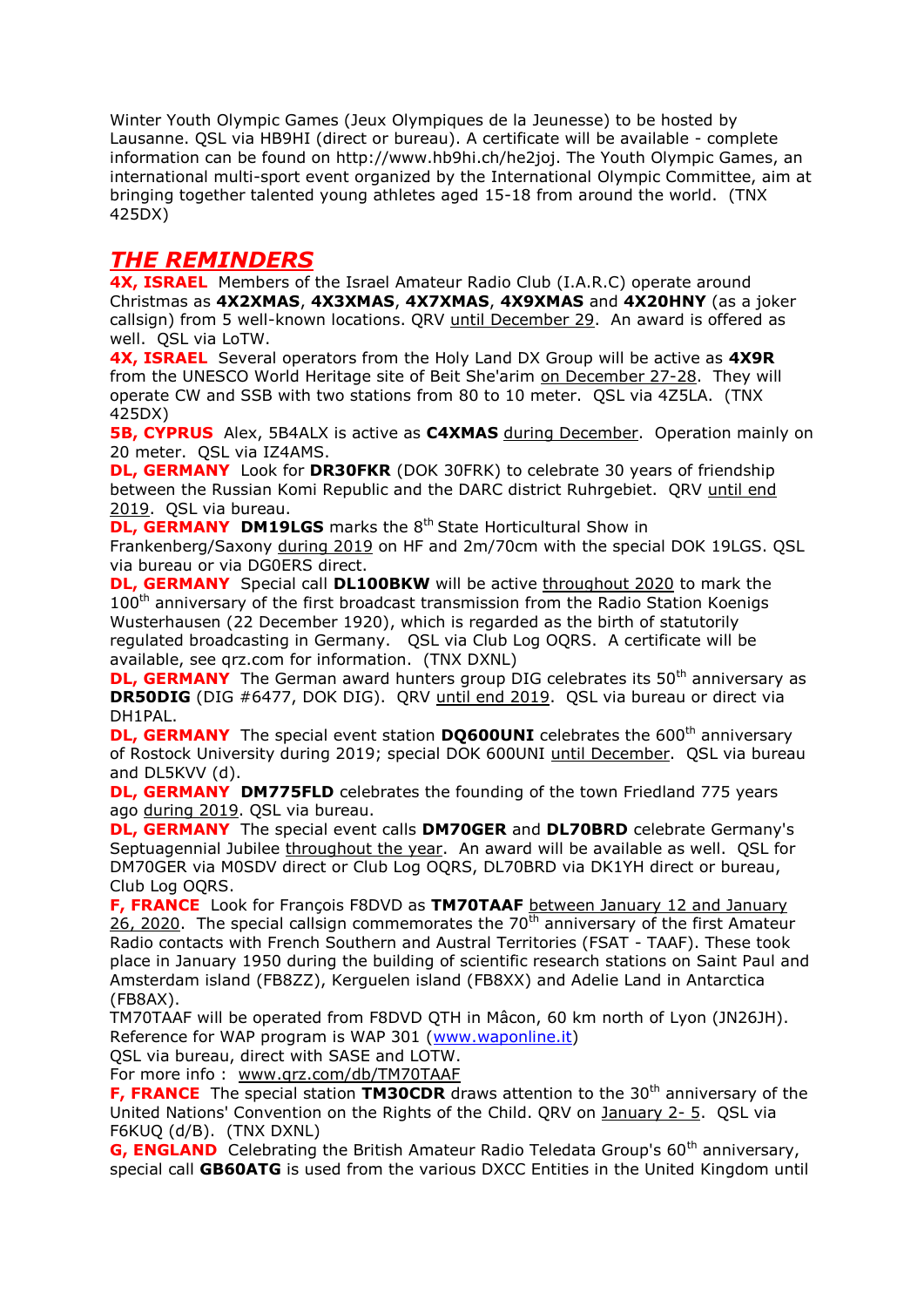end June 2020. QSL via M0OXO. Complete information on the event and the BARTG Diamond Jubilee Award can be found on<http://bartg.org.uk/wp/> (TNX 425DX)

**HB9, SWITZERLAND** During 2019 are the Swiss Amateur Stations allowed to use the prefix **HB90** instead of HB9 and **HB30** instead of HB3. This to celebrate the 90th anniversary of the Union Schweizerischer Kurzwellen Amateure.

**I, ITALY** Members of the 4U1GSC Amateur Radio Club will be active with as **4U25B** until the end August 2020. It draws attention to the  $25<sup>th</sup>$  anniversary of the United Nations Logistics Base in Brindisi. QSL via 9A2AA direct or bureau. (TNX DXNL)

**I, ITALY** The ARI section Fidenza (IQ4FE) commemorates Ugo Tiberio, one of Italy's pioneers in the history of radio as **II4TIB** during December. QSL via IQ4FE. (TNX DXNL)

**I, ITALY** ARI Fidenza will use a series of special callsigns throughout 2019 to honour twelve "Italian pioneers in radio engineering":

**II4TIB** (Ugo Tiberio) in December.

See<http://www.arifidenza.it/> for complete information on the award. QSL via IQ4FE, bureau or direct.

**I, ITALY** The ARI Fidenza Club (IQ4FE) plans to honour Italian radio pioneers during 2019. In January, **II4VAL** points to Temistocle Calzecchi-Onesti. QSL via IQ4FE. <http://www.arifidenza.it/>

**JA, JAPAN** Members of the Inagi Amateur Radio Club (JR1YEU) are active as **8J130IV** until end 2019 to celebrate the  $130<sup>th</sup>$  anniversary of "Inagi Village". QSL via bureau. **LZ, BULGARIA** Once again Radio Club Blagovestnik (LZ1KCP) will use twelve special callsigns throughout 2019 to honour as many different Orthodox saints:

**LZ4408SPA** (December). QSL via bureau or direct to P.O. Box 36, 4300 Karlovo, Bulgaria. Details on the "All Saints 2019" award can be found at<http://www.lz1kcp.com/> **OA, PERU** The special station **OC3CS** will be operating from the archaeological site Cerro Sechin on December 29-30 with two rigs on SSB and digital modes. QSL via OA4O (d/B), LoTW. (TNX DXNL)

**OH, FINLAND** Once again, **OH9SCL** operates during December from Rovaniemi. An award is available as well. QSL via LoTW, OH9AB for direct cards.

**OH, FINLAND** The Finnish section of the International Police Association celebrates its 60th anniversary with the call **OG60IPA** throughout 2019. QSL via OH4MDY.

**ON, BELGIUM** Celebrating the 18<sup>th</sup> birthday of Princess Elisabeth, Duchess of Brabant and future first-ever queen regnant of the Belgians, special call **OR0YAL** is active until December 25. All QSOs will be confirmed automatically via the bureau; direct cards via Club Log OQRS. Additionally, a large number of special OR18 callsigns (namely OR18AAA, OR18BDX, OR18BXE, OR18DIG,

**OR18DST**, **OR18ERA, OR18GTM, OR18HCC, OR18KTK, OR18LGE, OR18LLV, OR18LUS**, **OR18LVN, OR18MCL, OR18MLB, OR18NBT, OR18NOK, OR18NOL, OR18ONZ**, **OR18OSA, OR18OSB, OR18OST, OR18PHI, OR18RAT, OR18RSX, OR18SNW, OR18TLS, OR18TRA, OR18TRC, OR18TWS, OR18UBA, OR18WLD OR18WRA, OR18WTO** and OR18ZTM) will be operated by club stations, and individual radio amateurs will be allowed to replace their standard prefix ON with special prefix OR during the celebration period. The UBA will offer a number of certificates for working OR0YAL and the OR18 stations. (TNX ON4CAS)

**ON, BELGIUM** The Bastogne based Radio Club des Ardennes (ON4RCA) is active as **OP75USA** until January 7, 2020. This to commemorate the 75<sup>th</sup> anniversary of the Battle of the Bulge during World War II. QSL via the bureau, direct to ON4JM.

**PA, THE NETHERLANDS** Fred PA0FAW draws attention to all disappeared and missing children as **PC19MC** during December. QSL via PA0FAW, eQSL. (TNX DXNL)

**PA, THE NETHERLANDS PA75LIMBURG** commemorates the liberation of the province Limburg 75 years ago. QRV until March 2020. QSL via Club Log OQRS, PC8DB direct or bureau. (TNX 425DX).

**PA, THE NETHERLANDS** The Aviodrome Luchtvaart Museum (WW Loc. JO22sk) hosts the special event station **PH100ADL** until end 2019 to commemorate the first commercial flight in the Netherlands 100 years ago. QRV on HF using SSB and CW. QSL via bureau. (TNX DXNL)